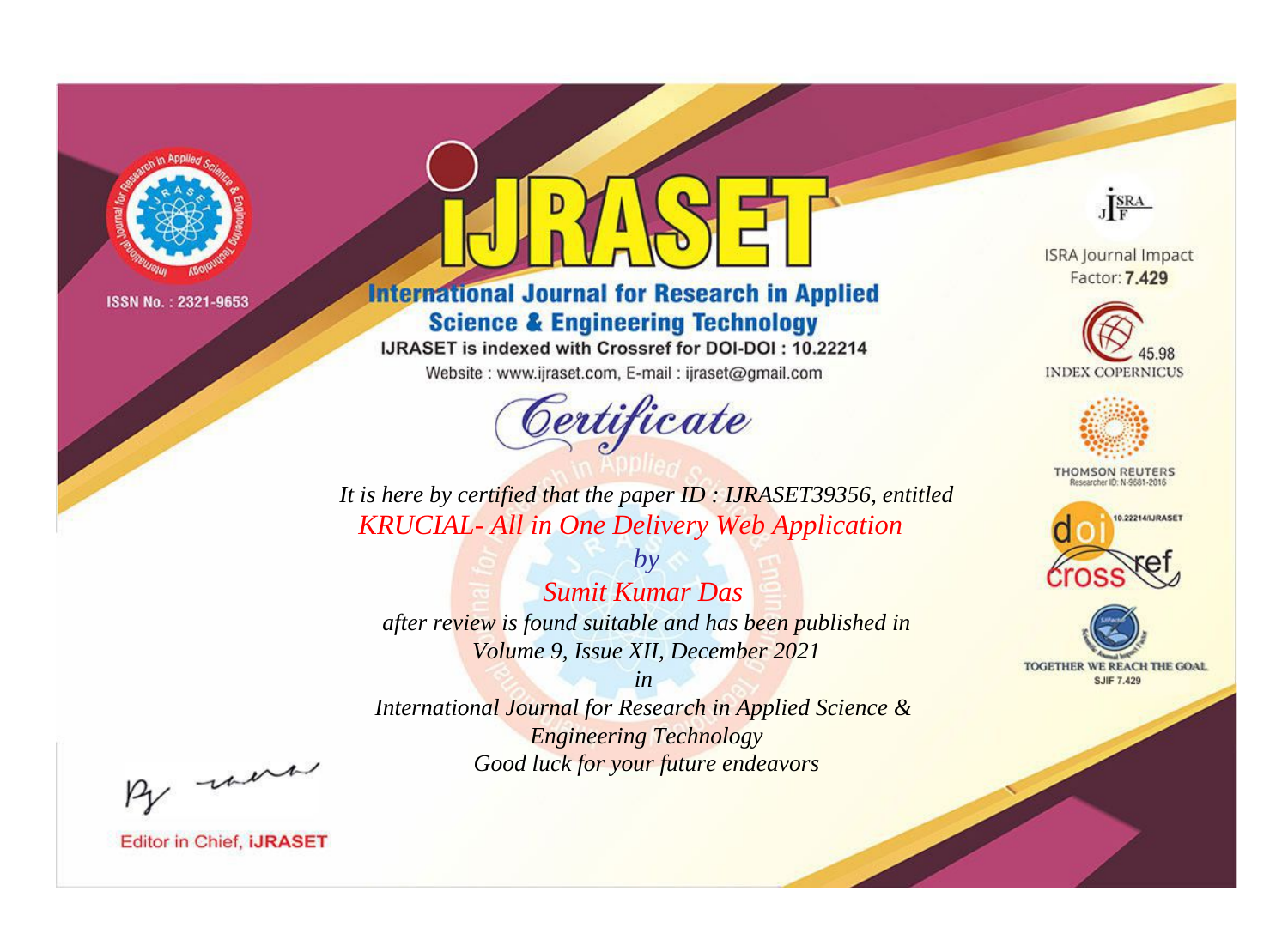

# **International Journal for Research in Applied Science & Engineering Technology**

IJRASET is indexed with Crossref for DOI-DOI: 10.22214

Website: www.ijraset.com, E-mail: ijraset@gmail.com



JERA

**ISRA Journal Impact** Factor: 7.429





**THOMSON REUTERS** 



TOGETHER WE REACH THE GOAL **SJIF 7.429** 

It is here by certified that the paper ID: IJRASET39356, entitled **KRUCIAL- All in One Delivery Web Application** 

Soumya Ranjan Sahoo after review is found suitable and has been published in Volume 9, Issue XII, December 2021

 $by$ 

 $in$ International Journal for Research in Applied Science & **Engineering Technology** Good luck for your future endeavors

By morn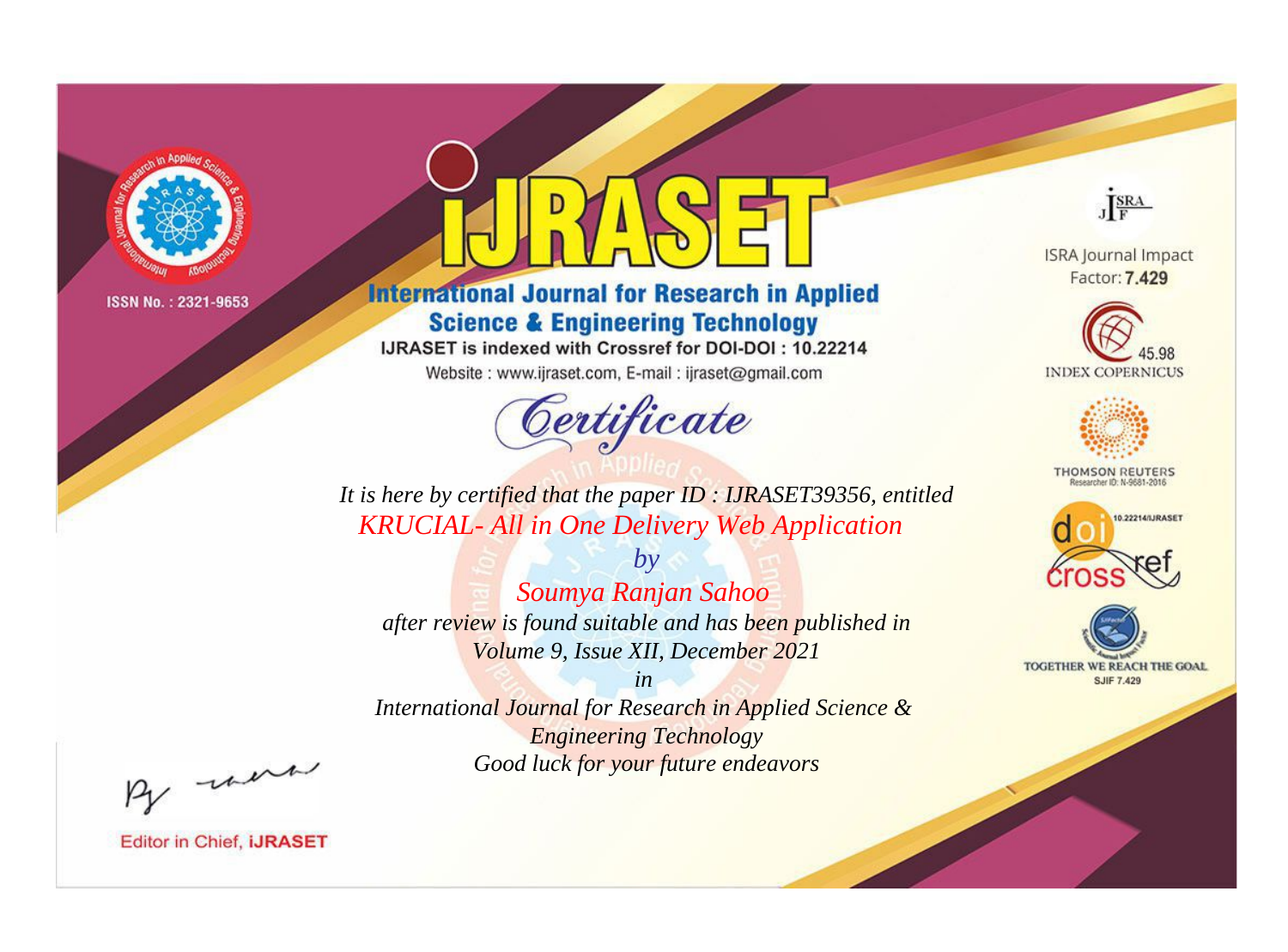

# **International Journal for Research in Applied Science & Engineering Technology**

IJRASET is indexed with Crossref for DOI-DOI: 10.22214

Website: www.ijraset.com, E-mail: ijraset@gmail.com



JERA

**ISRA Journal Impact** Factor: 7.429





**THOMSON REUTERS** 



TOGETHER WE REACH THE GOAL **SJIF 7.429** 

It is here by certified that the paper ID: IJRASET39356, entitled **KRUCIAL- All in One Delivery Web Application** 

Khushi Agarwala after review is found suitable and has been published in Volume 9, Issue XII, December 2021

 $by$ 

 $in$ International Journal for Research in Applied Science & **Engineering Technology** Good luck for your future endeavors

By morn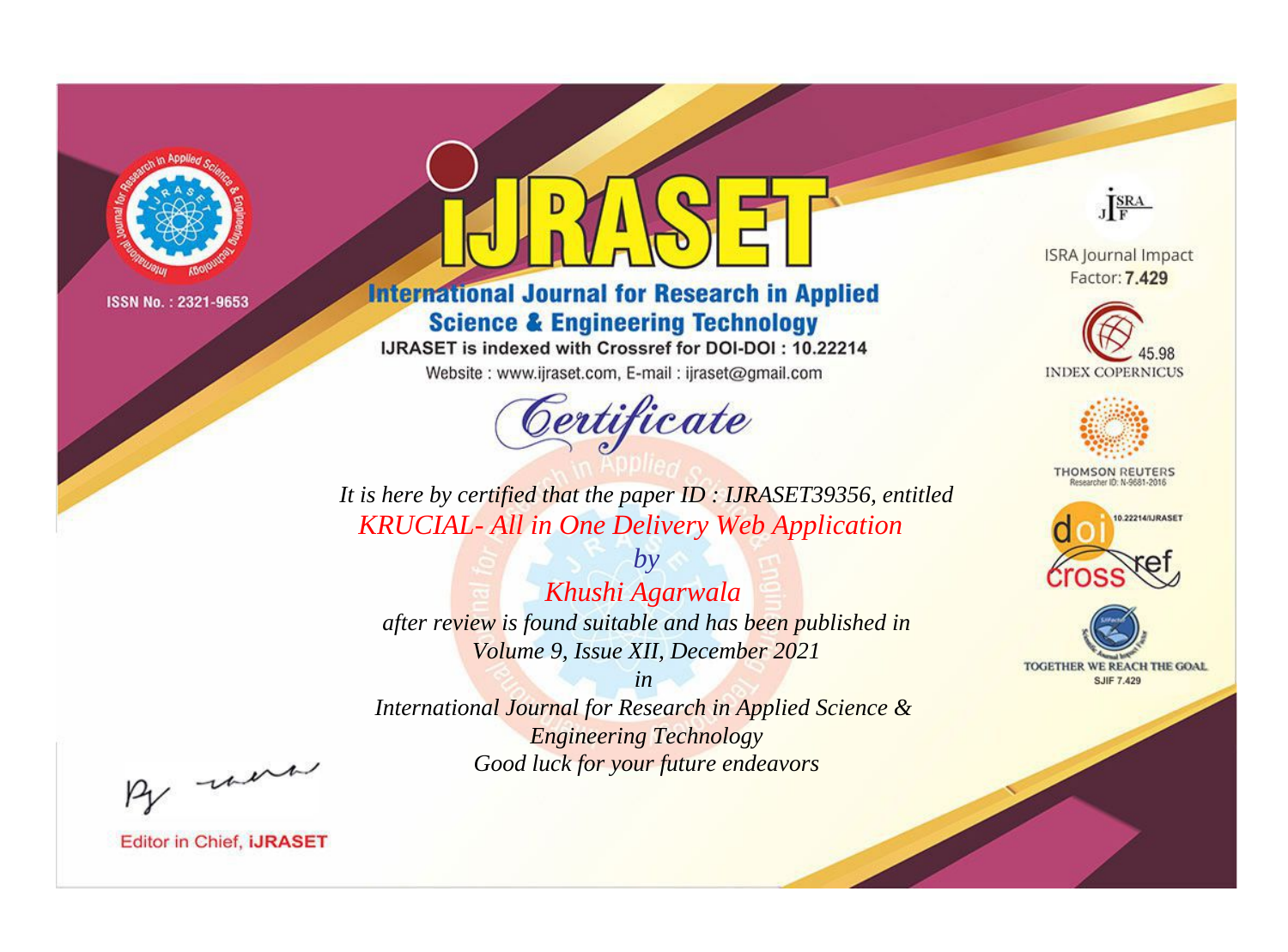

# **International Journal for Research in Applied Science & Engineering Technology**

IJRASET is indexed with Crossref for DOI-DOI: 10.22214

Website: www.ijraset.com, E-mail: ijraset@gmail.com



JERA

**ISRA Journal Impact** Factor: 7.429





**THOMSON REUTERS** 



TOGETHER WE REACH THE GOAL **SJIF 7.429** 

It is here by certified that the paper ID: IJRASET39356, entitled **KRUCIAL- All in One Delivery Web Application** 

Satyashree Pattanaik after review is found suitable and has been published in Volume 9, Issue XII, December 2021

 $by$ 

 $in$ International Journal for Research in Applied Science & **Engineering Technology** Good luck for your future endeavors

By morn